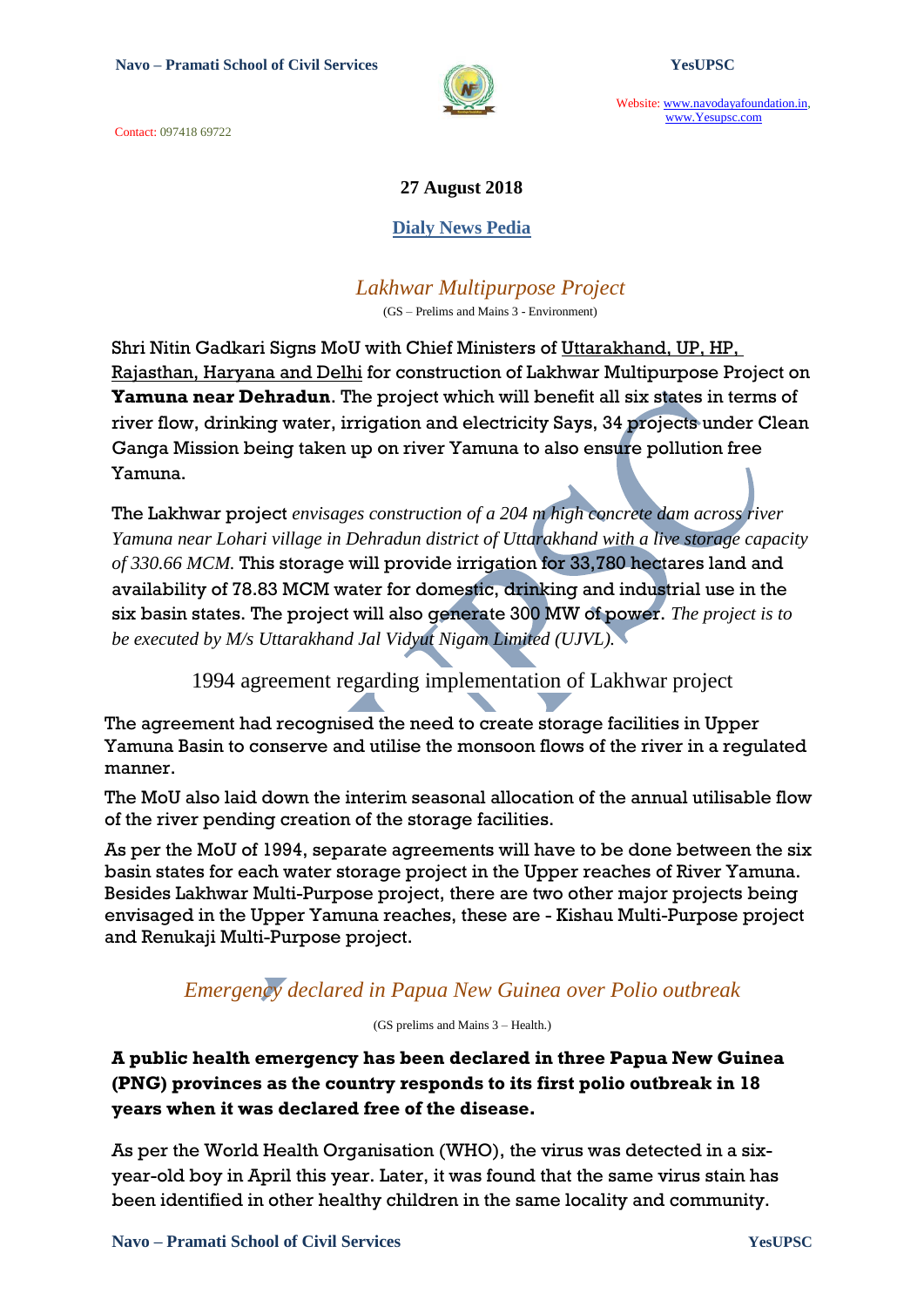That declared an official outbreak. According to the WHO, Polio has no cure and can lead to irreversible paralysis. Polio mainly affects children who are under five. It can only be prevented by giving a multiple vaccine doses to children.

*Papua New Guinea was certified as polio-free in 2000 along with the rest of the WHO Western Pacific Region as it has not had a case of wild poliovirus since 1996.*

To stop the outbreak of the highly contagious disease immediately, the government needs to strengthen the surveillance systems to detect it in early stage and a large-scale immunisation campaigns. The WHO has come up with some experts and \$500,000, while the PNG government had set aside \$2 million for the response.

*Note: Poliomyelitis (Polio) mainly affects children under five years of age. Every one in 200 infections leads to permanent paralysis. Among those paralysed, 5% to 10% die when their breathing muscles become immobilized.*

*Cases die to wild poliovirus have decreased by over 99% since 1988, from an estimated 350 000 cases then, to 22 reported cases in 2017. As a result of the global effort to eradicate the disease, more than 16 million people have been saved from paralysis.*



Earth Explorer Aeolus

The European Space Agency (ESA) has successfully launched a satellite that will measure winds around the globe and help improve weather forecasting.

The Earth Explorer Aeolus satellite was launched into polar orbit on a Vega rocket from Europe"s Spaceport in Kourou, French Guiana.

Using laser technology, it will play a key role in our quest to better understand the workings of our atmosphere.

**Navo – Pramati School of Civil Services YesUPSC**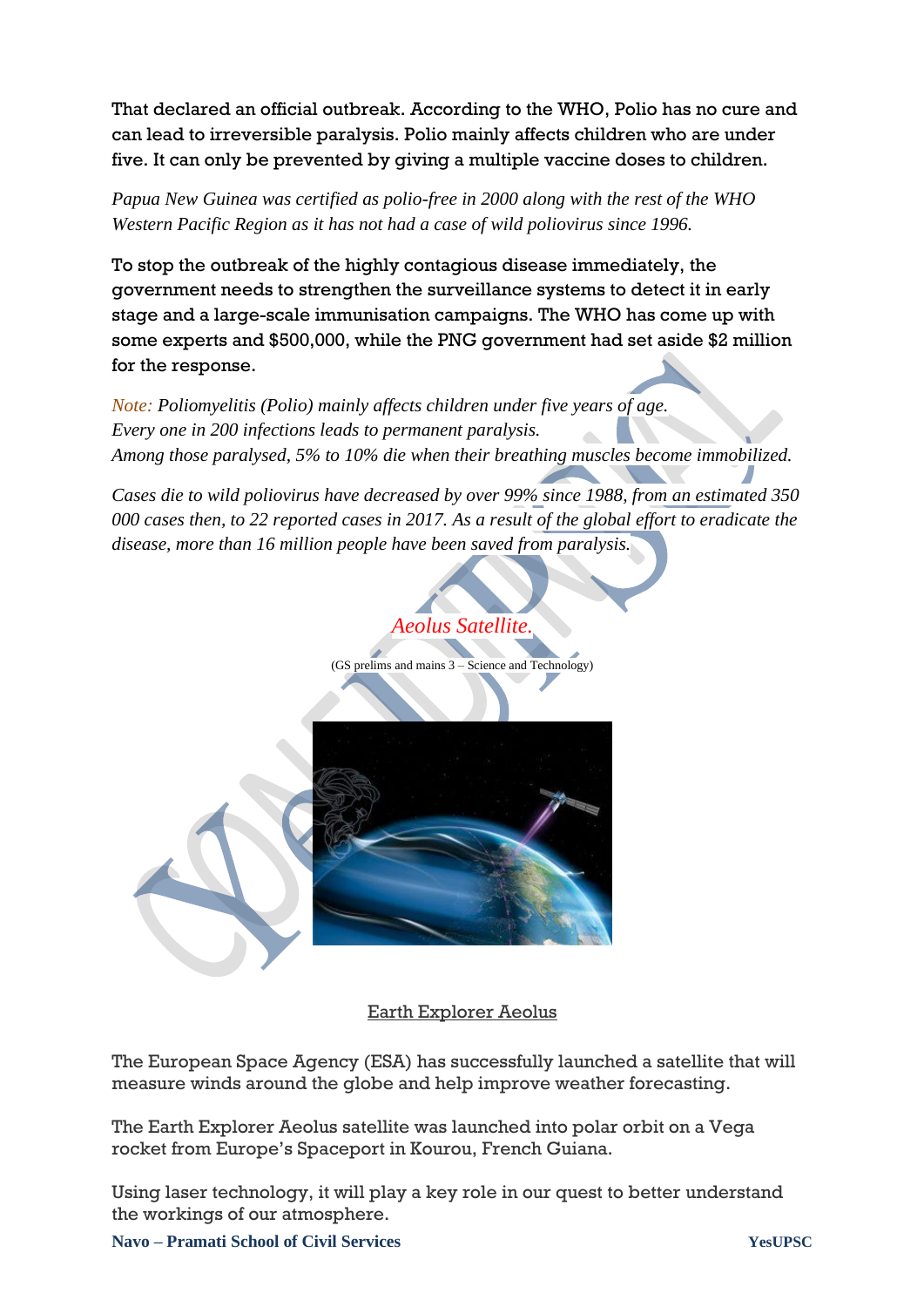Named after Aeolus, who in Greek mythology was appointed "keeper of the winds", the mission is the fifth in the family of ESA"s Earth Explorers, which address the most urgent Earth-science questions of our time.

*Aeolus carries the first instrument of its kind and uses a completely new approach to measuring the wind from space.*

*Financial Action Task Force puts Pakistan on 'grey list'.* (GS Prelims and Mains 3 – Security issue)



Pakistan has been placed on the grey list by the Financial Action Task Force (FATF) for failing to curb anti-terror financing despite its diplomatic efforts to avert the decision. The global financial watchdog Financial Action Task Force"s (FATF) plenary session in Paris.

The announcement comes a day after Pakistan submitted a comprehensive 26 point action plan to the FATF to choke the funding of militants groups, including Mumbai attack mastermind Hafiz Saeed-led JuD and its affiliates, to avoid being blacklisted by it.

*Note:* The Financial Action Task Force (FATF) is an inter-governmental body established in 1989 by the Ministers of its Member jurisdictions. The objectives of the FATF are to set standards and promote effective implementation of legal, regulatory and operational measures for combating money laundering, terrorist financing and other related threats to the integrity of the international financial system.

The FATF is therefore a "policy-making body" which works to generate the necessary political will to bring about national legislative and regulatory reforms in these areas.

*Heritage Circuit and North East Circuit.*

 $\overline{G}$  (GS prelims and mains 1, 3 – Culture, Tourism)

The Ministry of Tourism has sanctioned two new projects under Heritage and North East Circuits of Swadesh Dashan Scheme in **Punjab** and **Tripura**.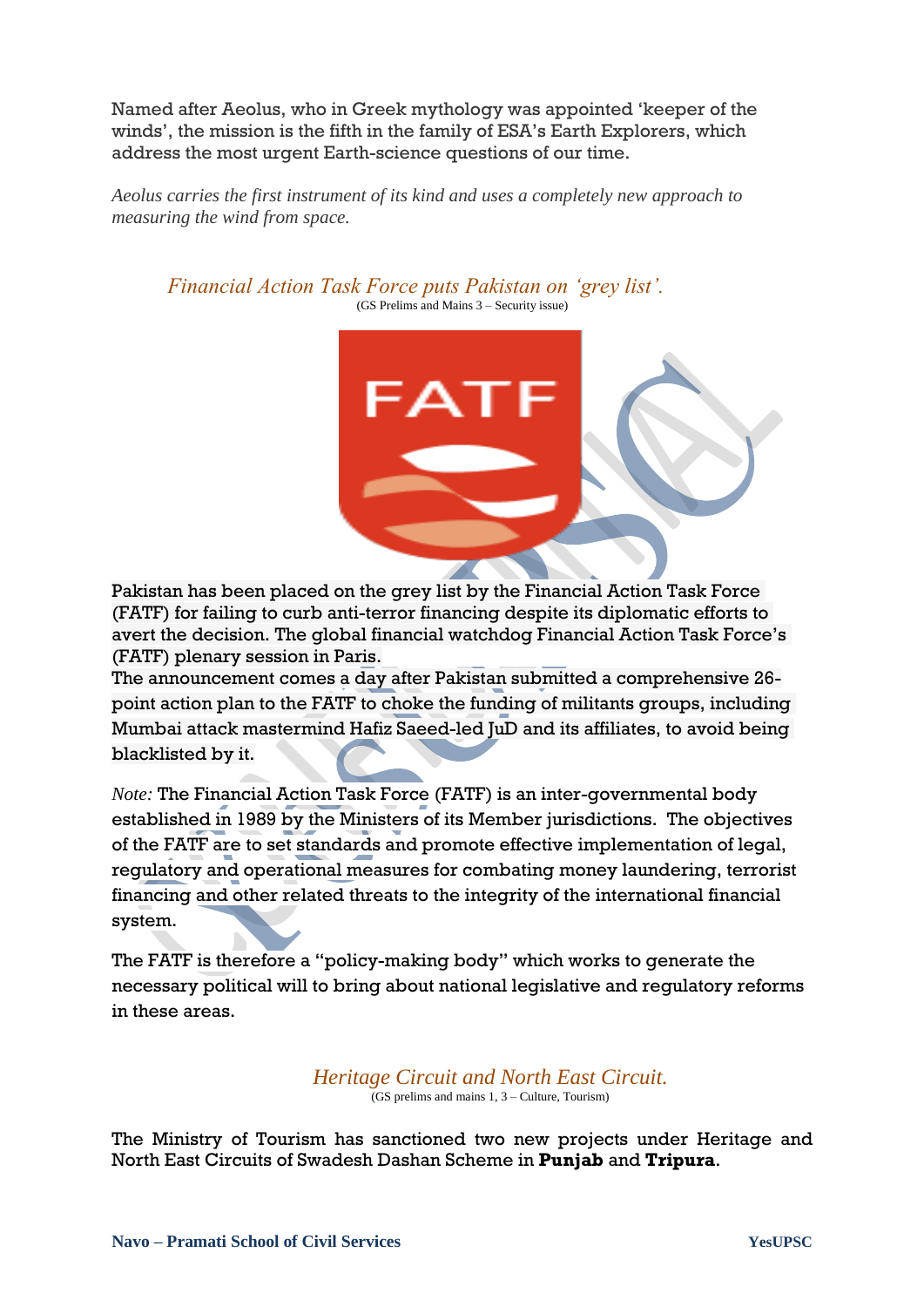Heritage Circuit in the state of **Punjab**, the project covers sites of **Anandpur Sahib – Fatehgarh Sahib – Chamkaur Sahib – Ferozpur – Amritsar – Khatkar Kalan – Kalanour – Patiala.** The project includes development of Jallianwala Bagh in Amritsar, development of Tourist Infrastructure and Heritage Path at Anandpur Sahib,development of Tourist Infrastructure at Fatehgarh Sahib covering sites of Samadhi of Shahid Uddham Singhji, Jajah Haveli of Divan Todar Mal, Mir Miran Tomb, Sadna Kasai Tomb etc. , Development of Chamkaur Sahib , Development of Hussainiwala Border in Ferozepur, Development of Khatkar Kalan, Kalanaour and Patiala

Under North East Circuit in **Tripura**, the sites of **Surma Cherra- Unakoti- Jampui Hills- Gunabati-Bhunaneshwari- Matabari- Neermahal- Boxanagar- Chotta khola- Pilak- Avangchaarra** are covered

The project envisaged infrastructural development of the sites with special emphasis on developing an Interpretation Centre, Tourist Visitor Centres, Cafeteria, Last Mile Connectivity, Illumination of sites and monuments, Wayside Amenities, Floating Jetties, Camping Grounds, Parking Facilities, Adventure Activities, Ghat Development at above sites.



The time has come to end the stigma and discrimination against the leprosy-affected.

The time has come to end the stigma and discrimination against the leprosyaffected it has long been a blot on Indian society that while leprosy is completely curable, there lingers a [social stigma attached to it.](https://www.thehindu.com/news/national/leprosy-continues-to-haunt-india-social-stigma-remains/article4358263.ece) Even more shocking is those colonial laws that predate leprosy eradication programmes and medical advancements remain on the statute book. These were unconscionably discriminatory from the beginning, but even in independent India, where the law has been an instrument for social change, the process of removing them has been bafflingly slow. The Lepers Act of 1898 was repealed only two years ago.

**Navo – Pramati School of Civil Services YesUPSC** It is time for concerted action to end the entrenched discrimination in law and society against those afflicted by it. Two recent developments hold out hope. One was the introduction of a Bill in Parliament to remove leprosy as a ground for seeking divorce or legal separation from one"s spouse, and the other was the Supreme Court asking the Centre whether it would bring in a positive law conferring rights and benefits on persons with leprosy and deeming as repealed all Acts and rules that perpetuated the stigma associated with it. The Personal Laws (Amendment) Bill, 2018, is only a small step.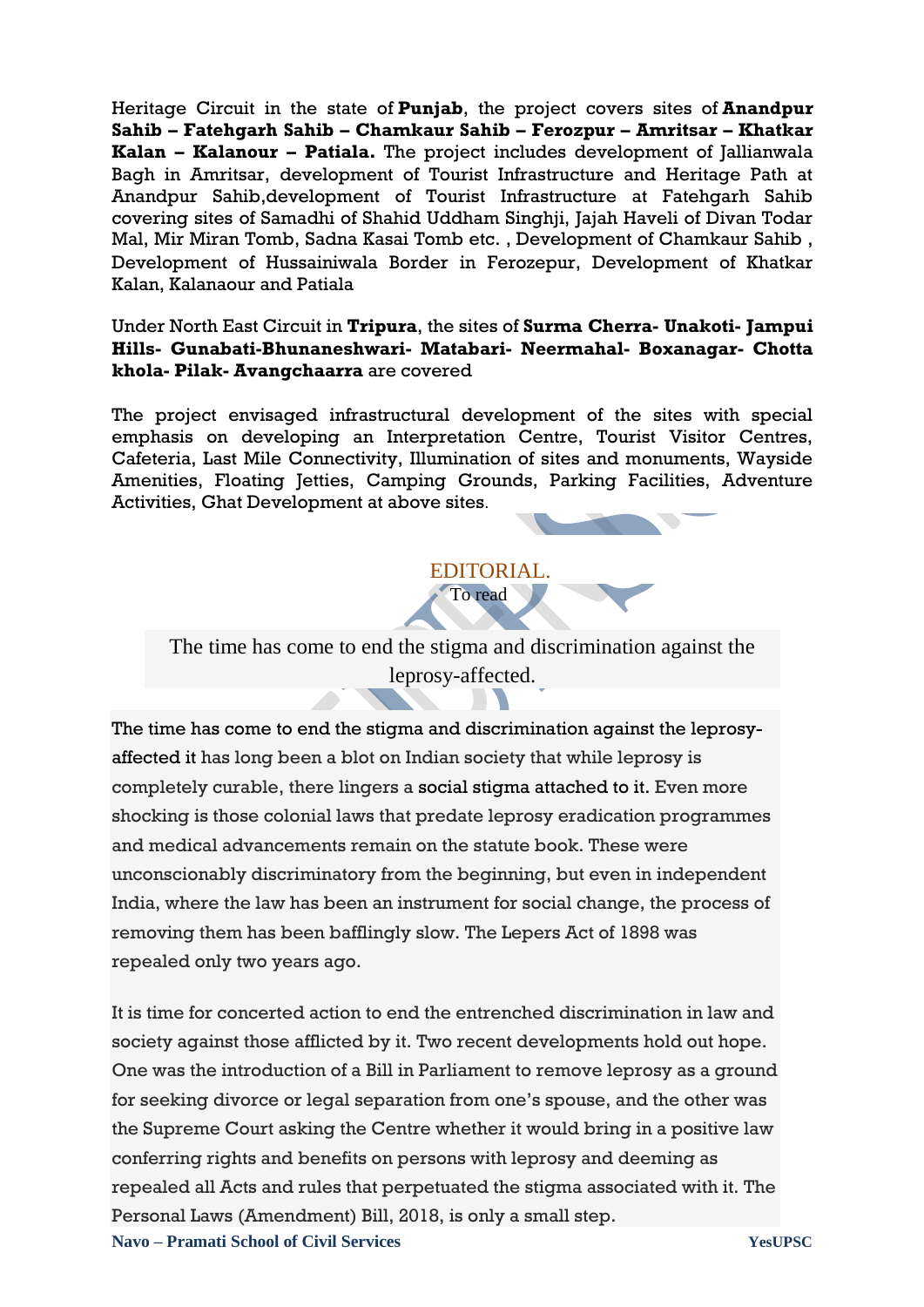An affirmative action law that recognises the rights of those affected and promotes their social inclusion will serve a larger purpose. It may mark the beginning of the end to the culture of ostracisation that most of them face and help remove misconceptions about the disease and dispel the belief that physical segregation of patients is necessary. It is sad that it took so long to get such proposals on the legislative agenda.

Since last year, the [Supreme Court](https://www.thehindu.com/tag/Supreme_Court/?utm=bodytag) has been hearing a writ petition by the Vidhi Centre for Legal Policy seeking to uphold the fundamental rights of people with leprosy and the repeal of discriminatory laws against them. The court has been approaching the issue with sensitivity and is seeking to find legal means to ensure a life of dignity for them. The 256th Report of the Law Commission came up with a number of suggestions, including the repeal of discriminatory legal provisions. It listed for abolition personal laws and Acts on beggary. The report cited the UN General Assembly resolution of 2010 on the elimination of discrimination against persons with leprosy. The resolution sought the abolition of laws, rules, regulations, customs and practices that amounted to discrimination, and wanted countries to promote the understanding that leprosy is not easily communicable and is curable. The campaign to end discrimination against those afflicted, and combating the stigma associated with it, is decades old. While governments may have to handle the legislative part, society has an even larger role to play. It is possible to end discrimination by law, but stigma tends to survive reform and may require more than legal efforts to eliminate.

# PRELIMS QUESTIONS

### 1. Choose the correct statement regarding Lakhwar Multipurpose Project

- a. Project envisages construction of a 204 m high concrete dam across river Yamuna near Lohari village*.*
- b. Delhi, Bihar, Himachal Pradesh are states involved in this project.
- c. Both are correct.
- d. None.

### 2. Earth Explorer Aeolus satellite launched by

- a. European Space Agency.
- b. NASA.
- c. Russian Space Agency.
- d. ISRO.